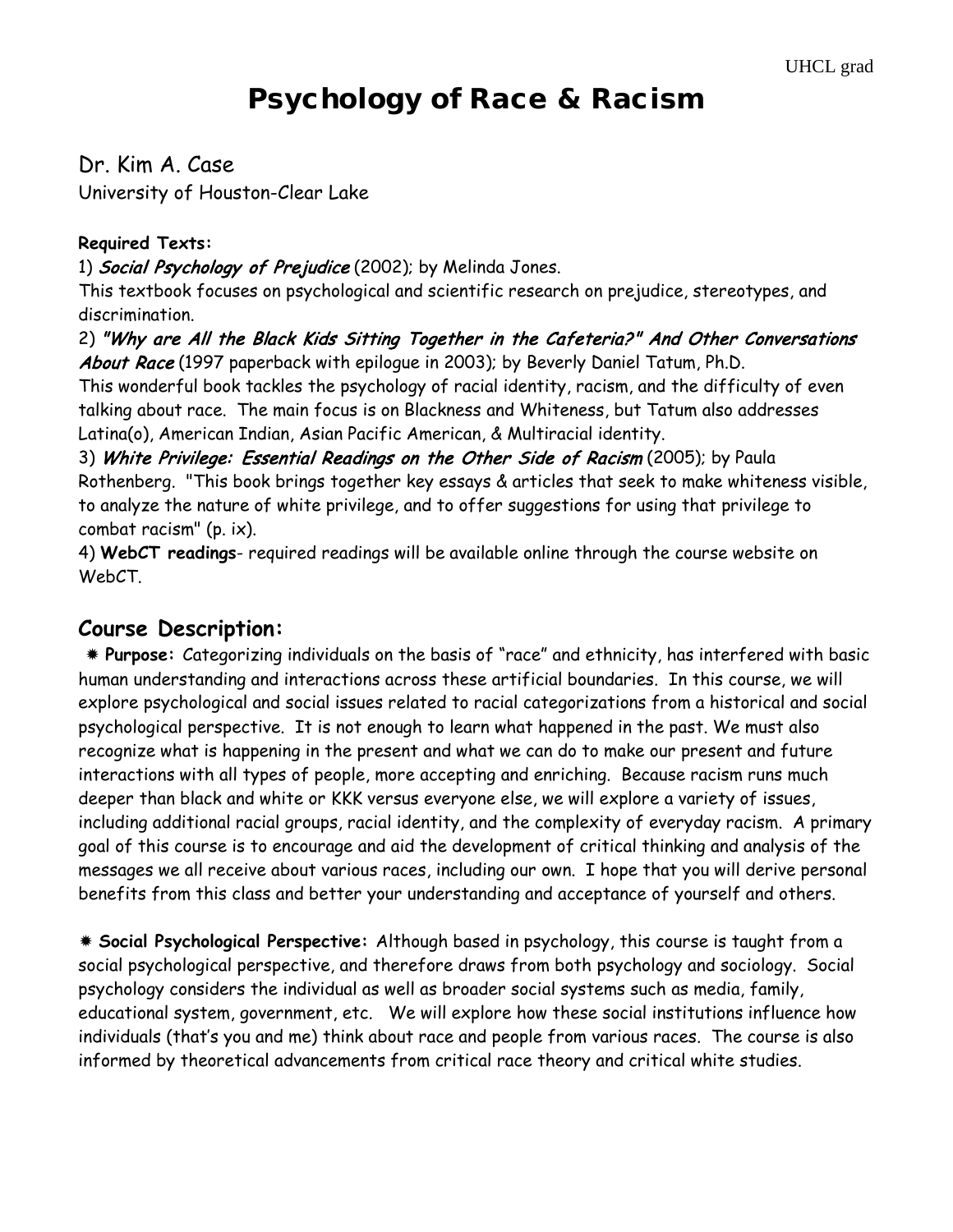#### **Course Goals:**

- to make visible the invisible social forces and psychological mechanisms that perpetuate racial oppression;
- to identify "race" as a social construct that we constantly negotiate and reinvent;
- to attempt to deconstruct race by examining inherent hidden assumptions in the construct;
- to explore the possibility of reconstructing race in a different form;
- to critically investigate race and racism from alternative & multiple perspectives.
- to explore the idea of racial privilege & its relationship to racial discrimination;
- to identify possibilities for change at the individual, community, & societal levels.

## **Course Requirements:**

- **Total Points:** There are 500 possible points to be earned for this course.
- **Exams:** 
	- $\gg$  There will be a total of 3 exams this term. Each exam will cover all assigned reading, lectures, videos, and any other class exercises since the previous exam. Exams are not comprehensive, and there is no comprehensive final.
	- Each exam is worth 50 points; a total of 30% of your final grade. For those of you with test anxiety or who feel tests do not reflect your abilities, this class offers other avenues for increasing your average. Graduate level exams will consist of essay questions. Always bring pencils and pens to class for exams.
	- **Grade Posting:** After each exam, I will post grades using WebCT. I cannot give out grades over the phone or over email for security reasons.
	- **Arrive for all exams on time** (if not early). Only students who arrive on time will be allowed to test. Late students disrupt those already testing. Arriving 10 minutes or later after class begins will result in losing points and loss of time to complete the exam.
	- **Missing an Exam:** Your own sickness that requires a doctor's visit is the only excusable absence. If you fail to take an exam for any excused reason (official documentation must be provided and "excused" is determined by professor), you may take a makeup exam. In order to earn the right to take a make up, you must contact me by phone or email before the date of the exam or by class time on the exam date. That means contacting me the following day is too late. I must have official documentation immediately after an exam has been missed. The professor reserves the right to determine what qualifies as appropriate proof that you could not make the exam. Please note that taking a makeup exam means you will have to arrive when the professor is available. I highly advise not missing an exam. Any student who misses more than 1 excused exam must go through official university channels to make up more the second exam. I can tell you in advance that car problems, sick relatives, and forgetting to study will not be excused.
	- If an exam or paper due date falls on a student's religious holiday, please notify me in advance so that we can make arrangements. In all of these cases, you may take the exam early before leaving. Telling me you missed an exam for school trips or a religious holiday after the exam will not earn you a makeup. All other reasons for wanting to take an exam early, including vacations, work, or anything else, will NOT be honored. I must follow the same schedule for all students to ensure fairness.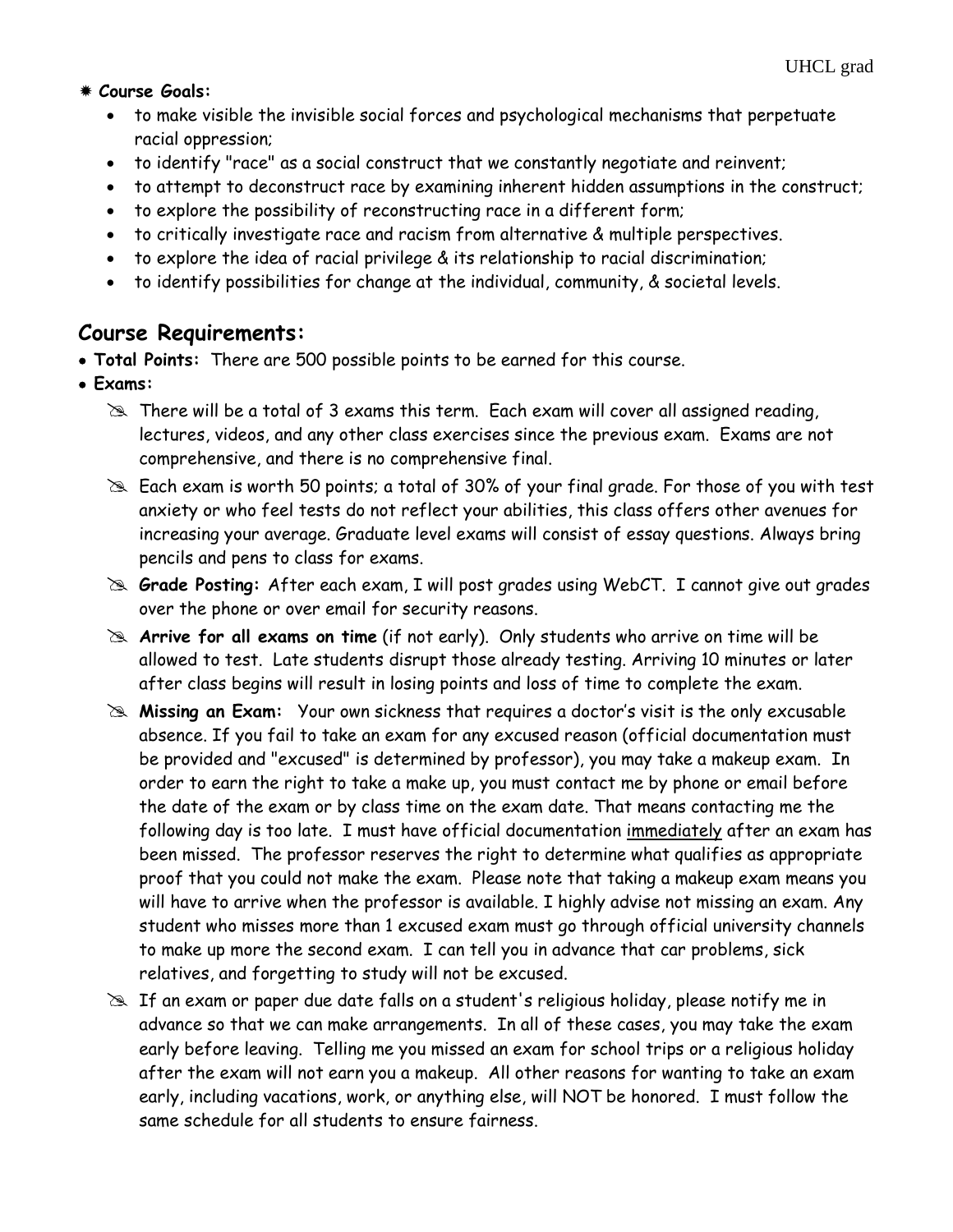#### • **Choose your Paper:**

You will choose two of the following options. Each of the two papers is worth 150 points (30%) of your final grade. All papers should be 7-8 pages double-spaced. See WebCT for detailed formatting instructions.

#### Option A: Family Views of Race

This option requires you to critically analyze your own family members' cognitive frames and views of race and racism. WARNING- choose another option if you are unable to deconstruct their responses. If you choose this paper, you will interview or casually talk with people in your family from various generations about their experiences of race in life. Part of the creative & critical thinking portion of this paper will be constructing interview questions addressing various topics with the goal of gathering rich data about each person's views. Begin with a review of racial makeup of your family. Do not assume you know the racial history in your family. Ask around about past generations and any possible interracial heritage. Do they view race as a biological construct? How do they view race relations in the U.S. and the world? What happens when you bring up affirmative action, immigration, or interracial marriage? What messages did you receive about race from family growing up? Where did your family get their information about race, your race, and other races? How might your family's views of race and racism affect your own views and beliefs? How might your family's views impact your interactions with your own race and people outside your race? What did you learn from this paper experience?

#### Option B: Interview

For this paper, you will interview someone (not in this class) from a race other than your own and different from you in at least one additional social category. Diversity among people across race, nation, ability, culture, sexuality, religion, and class background is infinite. This paper offers a chance to get to know someone from a background other than your own. Identify a person whose self-reported racial identity & one additional identity is different from yours. For example, you might interview someone from a different race & class background or from another race & sexuality. Although two differences is the minimum for the paper, this assignment will teach you the most if you find someone whose background is different from yours in even more complex ways. Part of the creative & critical thinking portion of this paper will be constructing interview questions addressing various topics with the goal of gathering rich data about the person's life circumstances. It may help if you aim to interview someone from generations that were able to witness the civil rights movement in this country. What did you learn from this interview?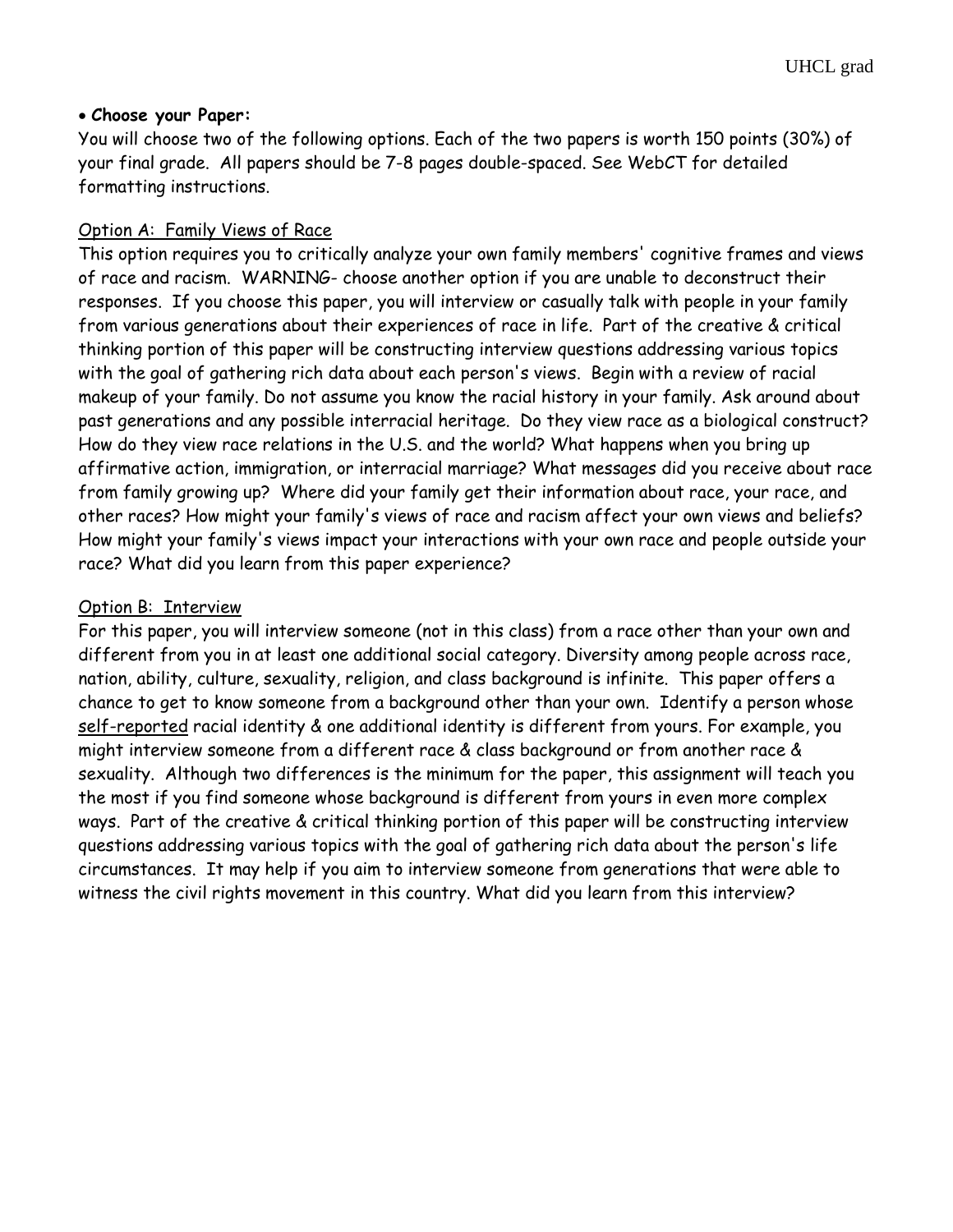#### Option C: Implicit Associations Test

Choose three race-based Implicit Associations Tests to take online (see WebCT). You must also choose 2 additional tests that assess a form of bias other than race bias (gender, sexuality, ability, etc.). The 2 additional tests must be relevant to the course, so Harry Potter versus Lord of the Rings does not qualify. Be sure to print out the results page for each of the five IAT's you complete and turn them in with the paper. You should read the General FAQ's and the Race FAQ's to learn more about the tests. And you should only take each test once to get your most realistic score. Practicing ways to trick the test will prevent you from learning about your own hidden biases. In the paper, describe your results and explain your scores using concepts and psychological processes we learned about this semester. Your analysis of your test results must illustrate your ability to deconstruct race, racism, and the psychological processes that affect us all. Explain how the IAT works and what the test is designed to measure. Were you surprised or did you predict your results? Do you feel the results are accurate? If yes, why? If not, why not? What types of emotions came up for you taking the tests and when you saw your scores? If we assume the results are correct, how do you feel about the results? How do you feel about sharing these results with members of the groups that were in the test? If a bias was found, where do you think those biases came from (think about what we have learned in class about bias, prejudice, unconscious thought processes, stereotypes, and where we get our beliefs about race)? I am looking for thoughtful answers here, so take some time to think about it. Remember that you took five tests, so as your write your paper, you should refer to all of them throughout. What did you learn from this paper exercise?

#### Option D: Research Paper

Identify a research topic (get my approval on this) and review relevant research studies in psychology and other social science peer-reviewed professional journals. This paper must follow APA style and include a minimum of 10 journal article sources. You should have 10-12 articles to write your literature review. In addition, you must form your own arguments based in the research. Your own voice should come through. If you do not already own the APA manual (fifth edition) I strongly urge you to make that purchase now.

VERY IMPORTANT: Turning in your paper: Your paper must be uploaded into WebCT by 4:00pm on the due date. The paper must be saved in Microsoft Word for me to read it. You must also bring me a paper copy to class on the due date. Any papers uploaded onto WebCT after 4:00pm on the due date will lose points based on the amount of time late. You will lose up to 10% for each calendar day late (including weekend days and holidays). If you upload the paper onto WebCT, but fail to bring me the hard copy, you will lose points. Any computer problems you may encounter that prevent you from uploading this paper on time will not be excused.

• **Response Papers:** Previous students rated these papers highly and reported they felt this requirement better prepared them for class and exams. You will earn up to 50 points (or 10%) of your final grade by completing seven response papers. You choose the weeks you prefer. Each typed response paper (uploaded into WebCT) must consist of one thoughtful question inspired by the reading for that week, 3 main new perspective points from the readings and one concrete example of how you can use the information in the readings to create social change. Your thought question, 3 main points, and action item should show that you have read and comprehend the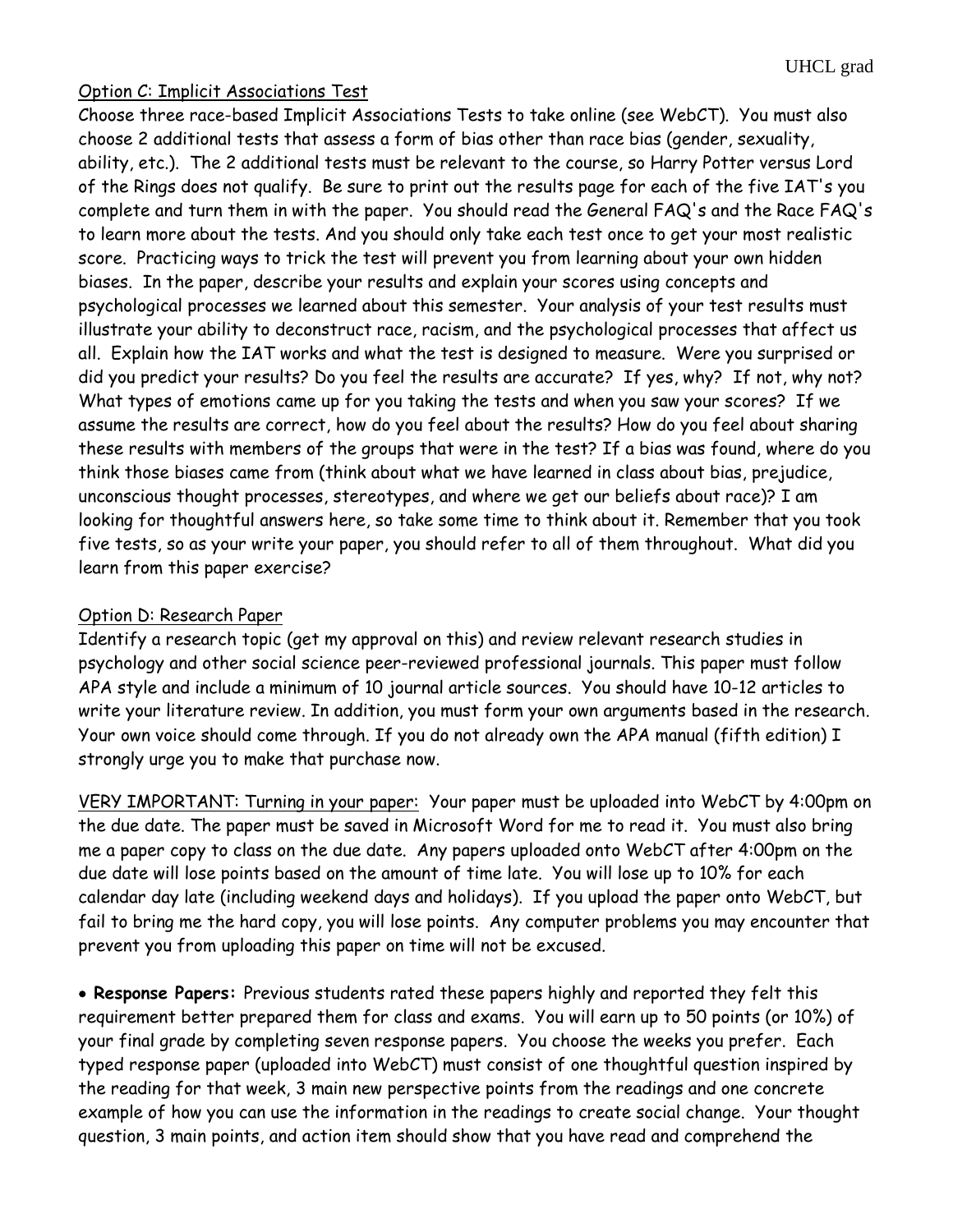assigned materials for that week. Your question should not be one that is answered in the reading. Your goal is to go beyond the readings and develop a question that was inspired by those readings. Your 3 main points should illustrate that you understand the author's point and that you can contribute insight provided by a critical analysis. It may help to ask yourself, "how does these readings provide a new way of looking at this topic/issue?" You may list the 3 main points in bullet form.

Each response paper will be graded on a 0-7 point scale.

6-7 = outstanding; thoughtful question & main points that invite analysis, synthesis, evaluation, or makes connections between current readings or to previous weeks' readings. Action item successfully connects readings with your own life.

4-5 = good; goes beyond the readings, but prompts little discussion.

- 3 = average; may be missing portions of the answer
- 2 = poor; confusing/unclear question or main points or question can be answered by readings.
- 1 = turned in on time, but many portions missing
- 0 = late or did not hand in at all; did not attend class.

Common Mistakes:

Overall, the most common problems with the questions were that they

- 1) could be answered in the readings,
- 2) they were so general, they could be used for any of the weeks of the course, and therefore did not really demonstrate that the student had read the current readings,
- 3) were unclearly worded or confusing, or
- 4) did not connect the readings to one another.

The most common problems with the main points were that they

- 1) were phrases that did not communicate what idea the student was getting at,
- 2) contained unclear or confusing wording,
- 3) related only to the discussion question that was written and therefore did not show you had done the broad spectrum of reading,
- 4) were only on one topic,
- 5) contained definitions of terms, but did not convey how the authors shed new light on a particular issue or topic, or
- 6) contained portions of quotes and more of the sentence needed to be quoted for clarity. There were also far too many papers with spelling and grammar errors.

Only papers turned in on time through WebCT by class time, 4pm Tuesdays are graded. Late papers will not be graded.

• **WebCT Course Website:** The course website may be accessed by visiting

http://courses.uhcl.edu:8900. This site provides course information including syllabus, syllabus changes, announcements, assignments, contact info for Dr. Case, your grades, and links to interesting articles and relevant websites. Course announcements will be posted regularly on WebCT, so you should check the site at least 4 times a week and always on class day.

Details on how to login to WebCT will be passed out in class. If you have never used WebCT before, get going right away because you will be left behind in this course if you are not aware of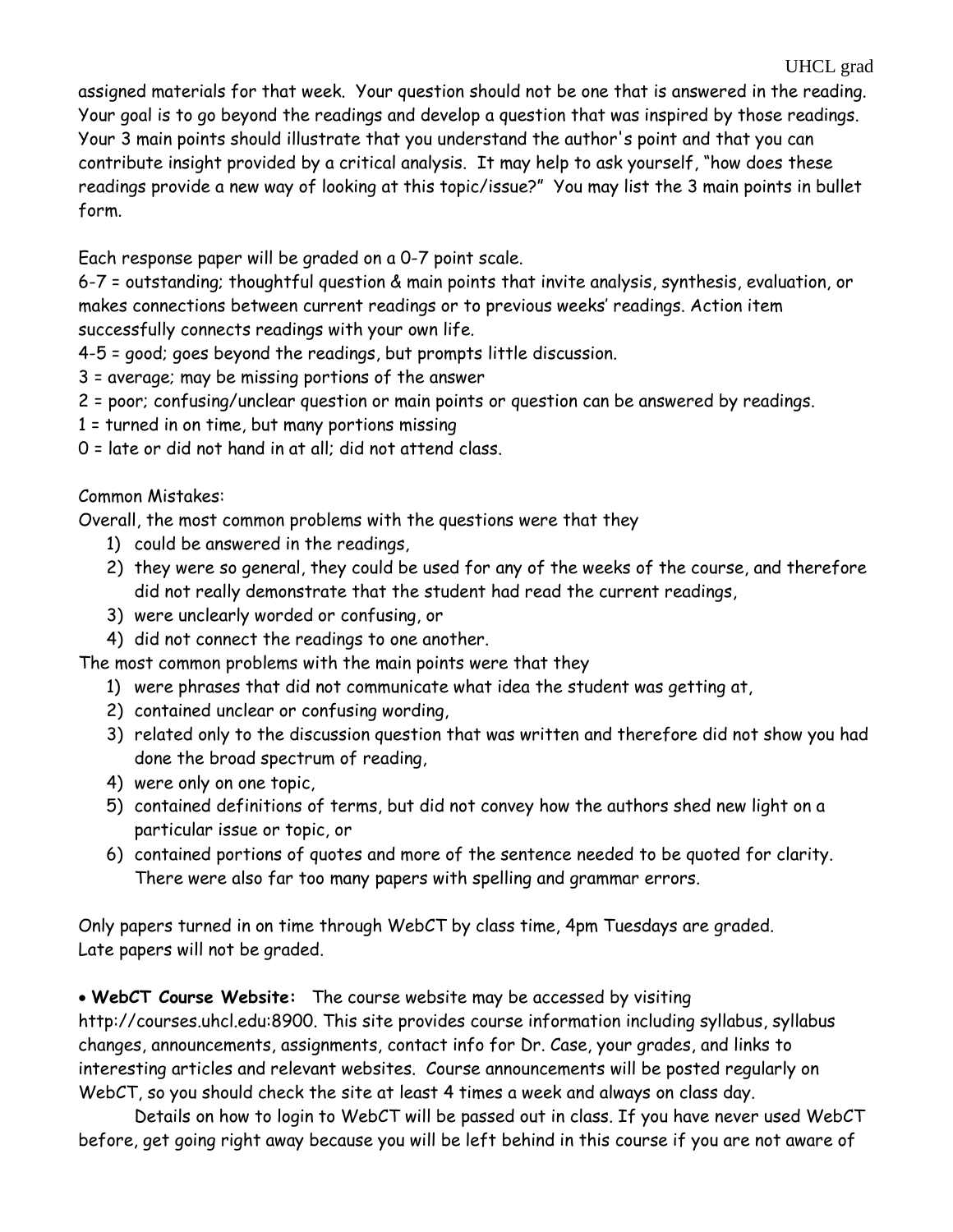what is happening on WebCT. WebCT is not optional in this course, it is required. If you are unable to successfully login using the student guide given out in class and the online help, the WebCT technical staff on campus can be reached at 281-283-2828 [UCT Support Center].

• **Extra Credit Online Discussions:** You may earn a maximum of 8 extra credit points by engaging in weekly WebCT discussions with your classmates and professor. Each week, I will post one or more questions that you may respond to with thoughtful, appropriate, and grammatically sound arguments. If your post goes beyond opinion and demonstrates your critical thinking skills and ability to incorporate course materials into your response, you may earn a point for the post. You may earn only 1 point per discussion question, but please feel free to repost and respond to others as you engage in discussion. I reserve the right to remove any posts deemed inappropriate, unprofessional, or attacking. Please remember that people tend to forget their manners when posting electronically, so be aware that you should not submit anything you would not be willing to say in person.

# **Grading Policy:**

| Point Breakdown of Final Grade |    |                                 |     |
|--------------------------------|----|---------------------------------|-----|
| Essay Exam 1                   | 50 | Paper 1                         | 150 |
| Essay Exam 2                   | 50 | Paper 2                         | 150 |
| Essay Exam 3                   | 50 | Response Papers Total           | 50  |
| Total Possible Points: 500     |    | (extra credit max of 15 points) |     |

#### Final Course Grades by Points

|      | 463.0-500   | $C_{\pm}$ | 385-397.9   | $D+$ | 335.0-347.9 |
|------|-------------|-----------|-------------|------|-------------|
| A-   | 448.0-462.9 |           | 363.0-384.9 | D    | 313.0-334.9 |
| $B+$ | 435.0-447.9 | $C_{\Xi}$ | 348.0-362.9 | $D-$ | 298.0-312.9 |
| R.   | 413.0-434.9 |           |             | r    | $0 - 297.9$ |
| B-   | 398.0-412.9 |           |             |      |             |

#### Factors that do NOT influence grading or your final grade:

How badly you need to a certain grade to graduate How many times you have taken the course in the past How much you feel you deserve a certain grade How much and how often you beg me for extra points How much time you put into studying (see below) How hard you worked on the portfolio (see below)

### Factors that do influence your final grade:

Total points you have at the end of the semester

- Quality of work you have done up to that point (studying many hours may not actually lead to a high grade if you are studying the wrong material or if your study habits do not help you retain information)
- Ability to show (on exams & papers) that you have mastered the concepts & can apply them to real life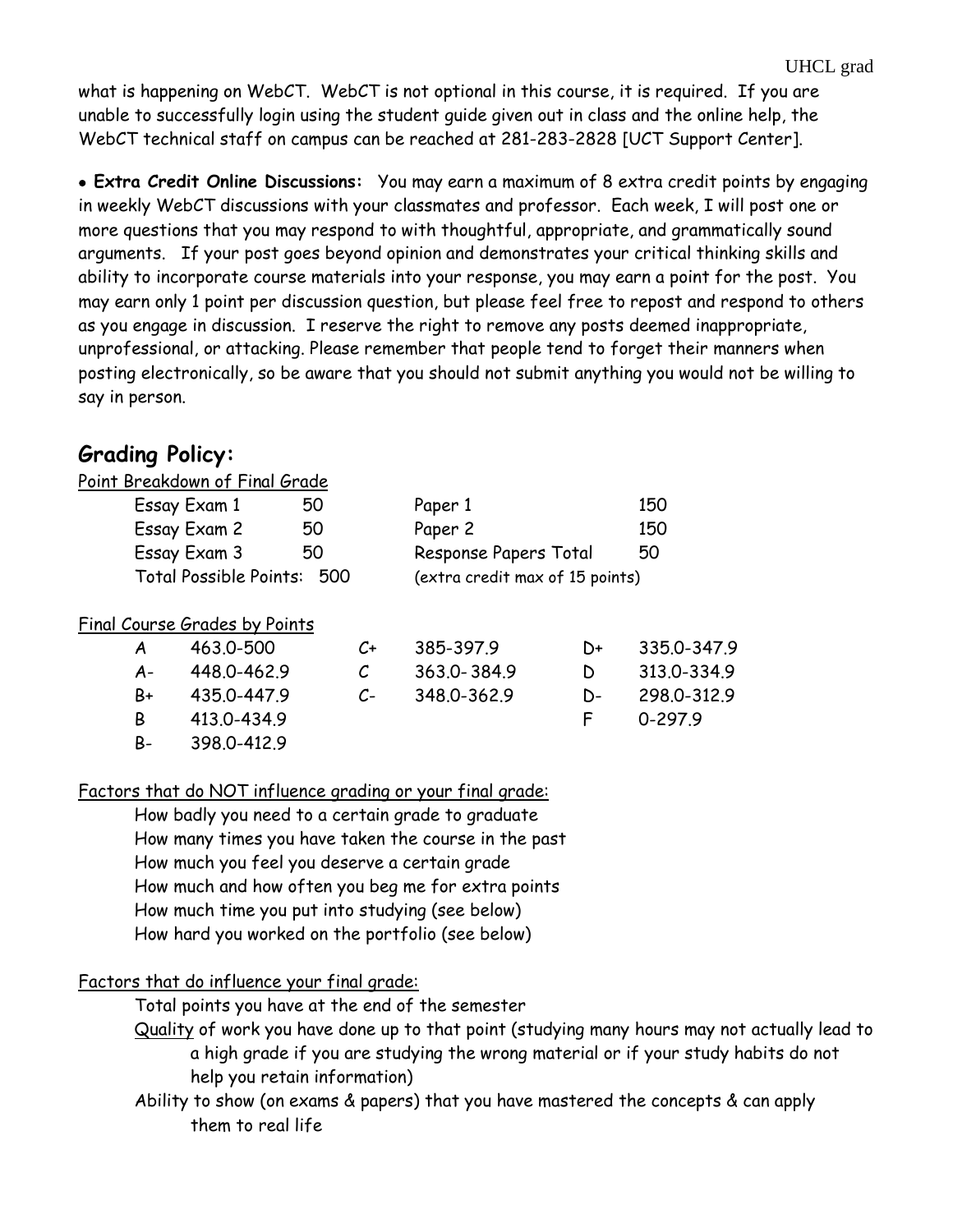#### • **Study Habits of the Successful Student:**

- $\heartsuit$  Students who are interested in doing well in this class should come to every class having read the assigned material in advance. Taking good notes during class, including during videos, and then reviewing the text and notes each day is recommended. This is a very fast paced course covering a lot of material. Therefore, waiting until 2-3 days before an exam to begin studying will make it difficult to pass. I highly recommend making your own notecards to study definitions and the various research studies as you go (not at the last minute).
- $\circlearrowleft$  Although, what I cover in class deserves priority when studying, remember to pay attention to material covered in the assigned reading that I do not go over in class. If the page numbers are listed as reading for the course, it may be on an exam. Also remember that if I cover a particular topic in class, you are still required to read about it in the text. The book may go into more detail than I am able to cover in our limited time together.
- $^\circlearrowleft$  You should spend 3 hours outside of class for every hour spent in class. That translates to studying a minimum of 9 hours per week on your own. I realize that may be impossible, but shoot for it anyway.
- $\circlearrowleft$  **Plan Ahead!!** Study as you go instead of at the last minute!
- $\circlearrowleft$  Do not wait until the third month of class or the end of the course to discuss problems you are having in the course. Procrastination will only make it harder to bring your grade up.

### **Course Schedule:**

| Aug 22, Week 1  | Welcome; Extra Credit; Day One Activity                  |
|-----------------|----------------------------------------------------------|
| Aug 29, Week 2  |                                                          |
| Jones:          | Chapters 1 (all), Intro to Prejudice & Discrimination    |
|                 | Chapter 2 pp. 23-33, Racism                              |
| Tatum:          | Introduction & Chapter 1, Defining Racism                |
|                 | Chapter 10, Embracing a Cross-Race Dialoque              |
| Sept 5, Week 3  |                                                          |
| Jones:          | Chapter 3 pp. 49-66, Values & Prejudice                  |
|                 | Chapters 4 (all), Stereotyping & Categorization          |
| Sept 12, Week 4 |                                                          |
| Jones:          | Chapters 5 (all), Individual Differences in Prejudice    |
|                 | Chapters 6 (all), Intergroup Relations                   |
| Sept 19, Week 5 |                                                          |
| Jones:          | Chapters 7 (all), Stigma & Identity                      |
| Tatum:          | Chapter 2, The Complexity of Identity                    |
|                 | Chapters 3-5, Understanding Blackness in a White Context |
|                 |                                                          |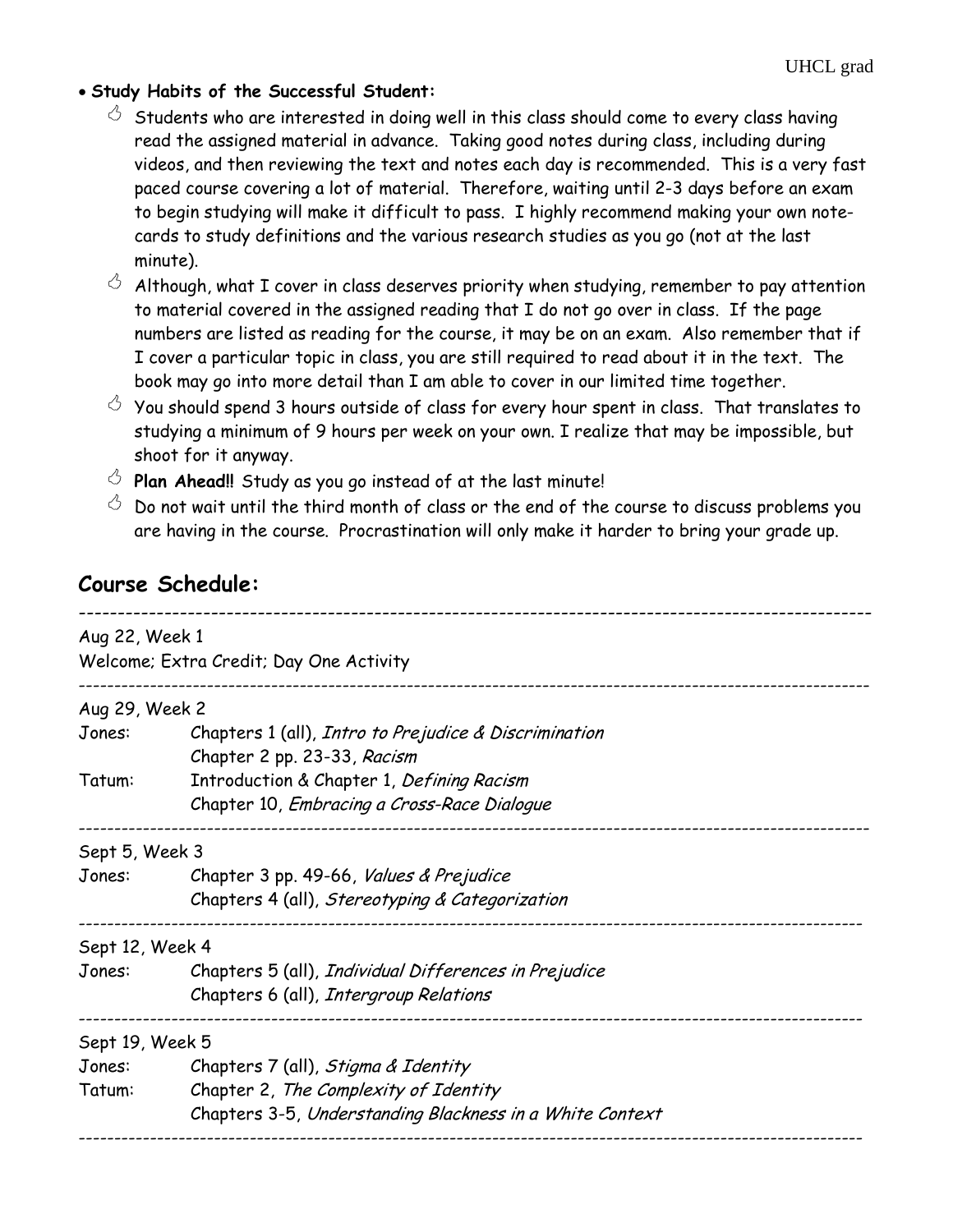| Sept 26, Week 6<br>4pm Exam 1 (covers weeks 1-5)                                                                                                                                                                                        |
|-----------------------------------------------------------------------------------------------------------------------------------------------------------------------------------------------------------------------------------------|
| Oct 3, Week 7<br>Tatum:<br>Chapters 8-9, Beyond Black & White<br>WebCT Readings: Identity and Experiences                                                                                                                               |
| Oct 10, Week 8<br>Tatum:<br>Chapters 6-7, Understanding Whiteness in a White Context<br>Rothenberg: Introduction & Part 1: Chapters 1-3, Whiteness: The Power of Invisibility<br>Part 2: Chapters 1-5, Whiteness: The Power of the Past |
| Oct 17, Week 9<br>Rothenberg: Part 3: Chapters 1-5, Whiteness: The Power of Privilege<br>Part 4: Chapters 2-3, Whiteness: The Power of Resistance<br>White Benefits & Costs<br>WebCT Readings:                                          |
| Oct 24, Week 10<br>WebCT Readings: Latina/o Experiences & Immigration                                                                                                                                                                   |
| Oct 31, Week 11<br>4pm Exam 2 (covers weeks 7-10)                                                                                                                                                                                       |
| Nov 7, Week 12<br>WebCT Readings: Hate Crimes & Genocide<br>***NO face-to-face meeting***<br>Web assignment through WebCT will serve as class this week                                                                                 |
| Nov 14, Week 13<br>Paper 1 Due 4pm<br>WebCT Readings:<br>Indigenous and Native Peoples<br>Take Native IQ quiz online before class                                                                                                       |
| Nov 21, Week 14<br>WebCT Readings:<br>The Middle East, Palestine & Israel<br>Guest Speaker-<br>Dr. Mike McMullen, Sociology & Cross-Cultural Studies                                                                                    |
| Nov 28, Week 15<br>Paper 2 Due 4pm<br>WebCT Readings:<br>Healing Racism & Working for Change<br>Guest Speaker-<br>Cherry Steinwender, Center for the Healing of Racism                                                                  |
| Dec 5, Finals Week<br>4pm Exam 3 (covers materials for weeks 12-15)                                                                                                                                                                     |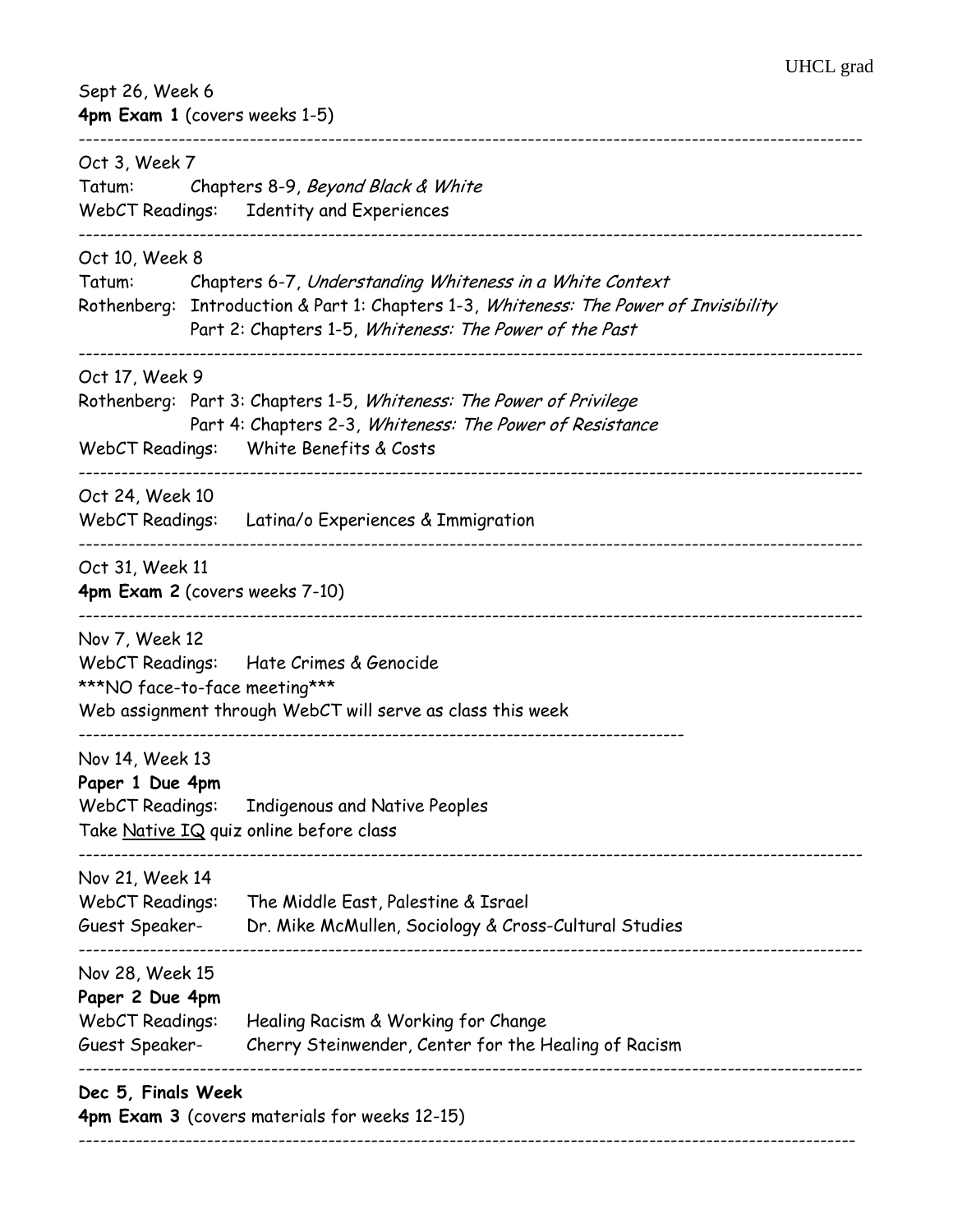# **Class Policies:**

 **Open Minds & Mutual Respect:** Throughout this course, we will be discussing a variety of socially sensitive and controversial issues, and you may have strong feelings and attitudes about some of them. Thus, it will be extremely important to keep an open mind, to listen to others' viewpoints, and to tolerate (but you may challenge) a different opinion than your own. In an academic environment, we all need to stay focused on maintaining a respectful classroom where everyone can share without fear of being laughed at or ridiculed. You are very free to disagree with each other. In fact, I encourage a variety of opinions (so if yours is not being stated, please speak up). However, you can disagree without insulting any individual. Saying one position is ridiculous or that an individual who holds a view is stupid (or some other insult) will not be tolerated in class. In addition, confrontational or argumentative behavior will not be tolerated. Rude behavior such as hostile tone of voice, interruption, or snide remarks while others are speaking is unacceptable.

In addition, please help us have a productive discussion by raising your hand instead of interrupting and yelling out your viewpoint. If you have participated and your point has been made, there is no point in dominating discussion to say the same thing again. If you have something new to add, please do so. Thank you for following these guidelines. I hope they will help us work toward respectful engagement with the material.

 **Additional Class Etiquette:** Cell phones and pagers should be turned off during class. They can be quite distracting for other students. I expect that students refrain from having personal conversations during class.

 **What to Expect:** If you expect or are used to a course that is strictly lecture style, this course is different because it incorporates more activities, videos, and group work. With less lecture time, reading and studying the text material will be something you are expected to do on your own because we will not be going over all of the reading in class. For many of you, this course will present information that challenges your assumptions about women, men, gender, race, sexuality, and society at large. With that said, you should all expect to be frustrated at some point in the semester. This is difficult material that may stir up a range of emotional reactions. Those reactions may help you understand yourself and others in a more complex way. Whatever reactions you have to material presented in the readings or in class can tell you the most about the psychology of race and other social inequalities. Ask yourself "Why am I feeling this way?" I also encourage you to come and talk to me about what feelings come up for you throughout the course. I can guarantee you are not the first person to feel that way. Some of the most angry and frustrated students who took the chance to come and talk with me told me they only wished they had visited me sooner.

 **Questions:** If you find you have questions about anything concerning the course, the answer can probably be found in the syllabus or on WebCT. If you do not check WebCT frequently, you may have to read through old announcements to find the answer. Or you may need to look in other areas such as Course Information or Assignments. Please use these resources to your advantage. They have all been put together to provide you with answers to questions that I could anticipate. Emails